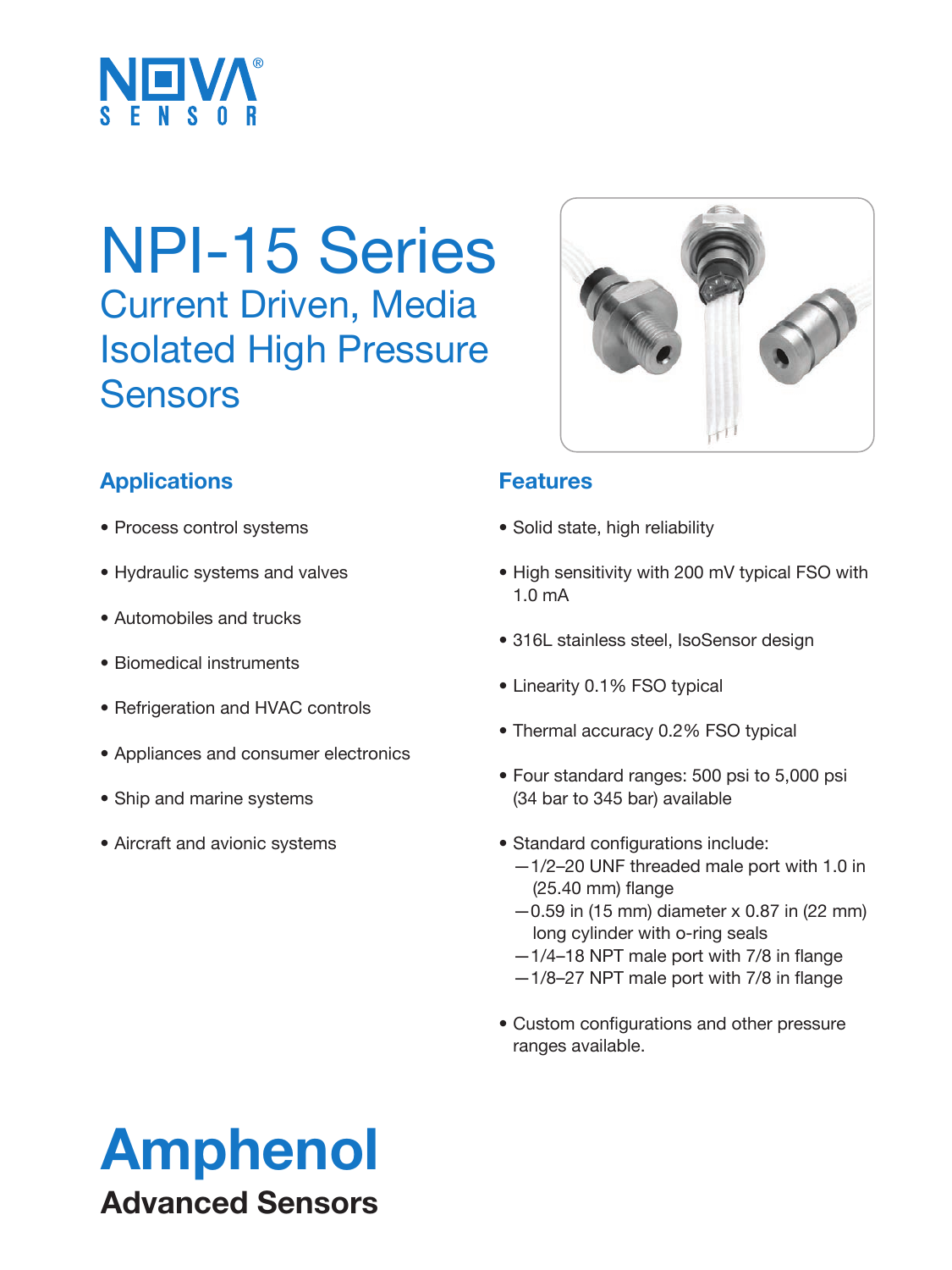# NPI-15 Series Specifications

### **Description**

The NovaSensor NPI-15 Series incorporates stateof-the-art IsoSensor technology, which gives the OEM user the best in price and performance. They are designed to operate in hostile environments and yet give the outstanding sensitivity, linearity, and hysteresis of a silicon sensor. The piezoresistive sensor chip is housed in a fluid-filled cylindrical cavity and isolated from the measured media by a stainless steel diaphragm and body. As with all NovaSensor silicon sensors, the NPI-15 Series employs SenStable® processing technology, providing excellent stability

The modular design allows for a variety of pressure port modules which are hermetically welded to the sensor header module. Standard types A, B, H, and J are shown to the right.

For compensation of temperature effects, a complete resistor network is supplied on a hybrid ceramic substrate. The IsoSensor design minimizes temperature errors to provide a maximum offset errors of 0.75% FSO over the 32°F to 158°F (0°C to 70°C) compensated range.



*NPI-15 Series schematic diagram*



*NPI-15 Series dimensions*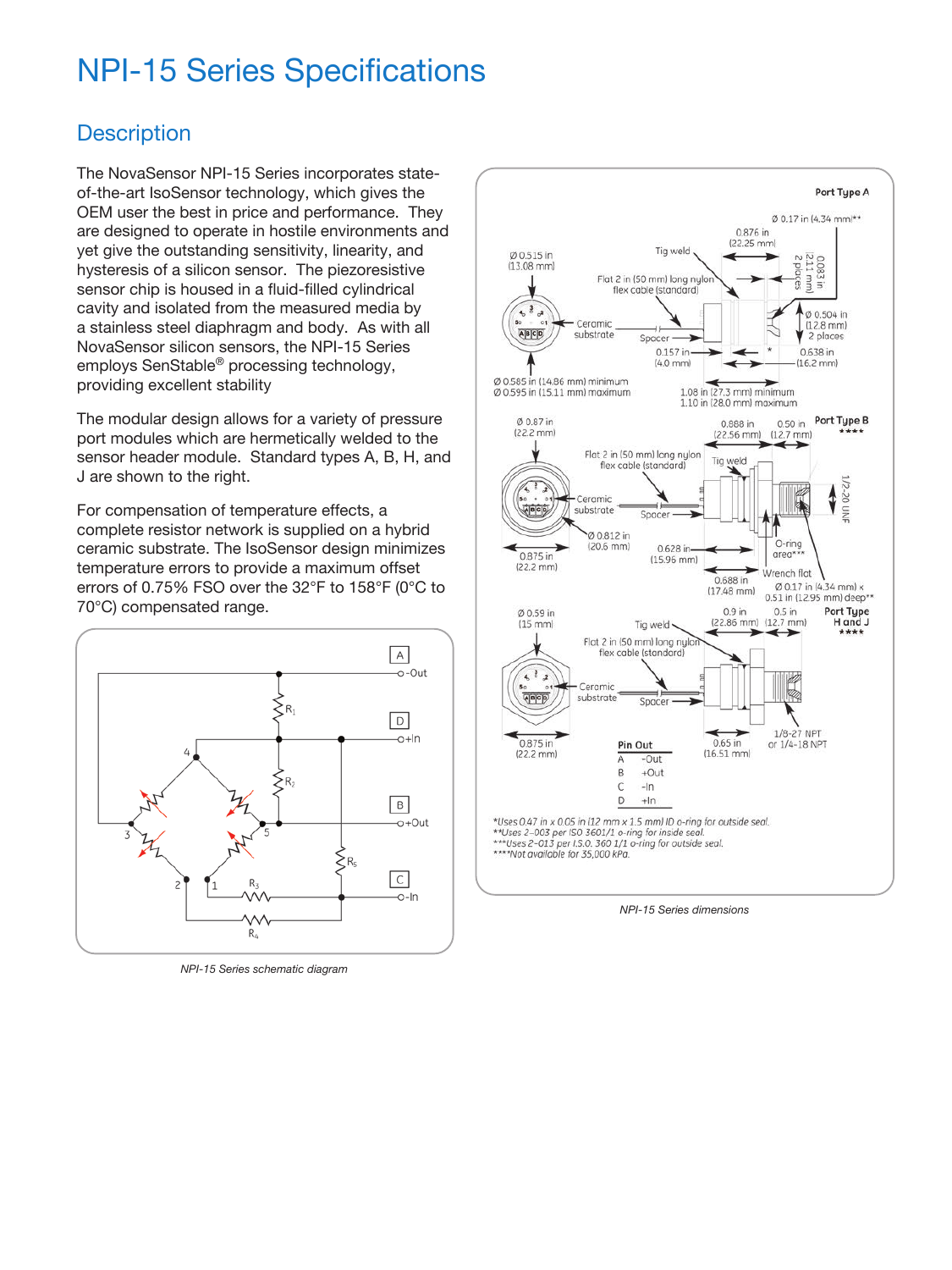## NPI-15 Series Specifications

| Parameter                                                 | Value                                                                      | <b>Units</b> | <b>Notes</b>       |  |  |
|-----------------------------------------------------------|----------------------------------------------------------------------------|--------------|--------------------|--|--|
| General                                                   |                                                                            |              |                    |  |  |
| Pressure Range                                            | 3500                                                                       | kPa          | 507 psi            |  |  |
|                                                           | 7000                                                                       | kPa          | 1015 psi           |  |  |
|                                                           | 35,000                                                                     | kPa          | 5076 psi           |  |  |
| Maximum Pressure                                          | 2 x                                                                        |              | rated pressure     |  |  |
| Electrical @ 77°F (25°C) unless otherwise stated          |                                                                            |              |                    |  |  |
| Input Excitation                                          | 1.0                                                                        | mA           | 1.5 mA maximum     |  |  |
| <b>Insulation Resistance</b>                              | 100M                                                                       | $\Omega$     | @ 50 VDC           |  |  |
| Input Impedance (min)                                     | 4,000                                                                      | Ω            | ±20%               |  |  |
| Output Impedance                                          | 5,000                                                                      | Ω            | ± 20%              |  |  |
| Bridge Impedance                                          | 5,000                                                                      | Ω            | ±20%               |  |  |
| Environmental                                             |                                                                            |              |                    |  |  |
| Temperature Range                                         |                                                                            |              |                    |  |  |
| Operating <sup>(9)</sup>                                  | $-40$ to 257 $\mathrm{^{\circ}F}$<br>$(-40^{\circ}$ C to 125 $^{\circ}$ C) |              |                    |  |  |
| <b>Compensated Range</b>                                  | 32 to 158°F                                                                |              | (0°C to 70°C)      |  |  |
| Vibration                                                 | 10                                                                         | gRMS         | 20 to 2000Hz       |  |  |
| Shock                                                     | 100                                                                        | g            | 11 milliseconds    |  |  |
| Life (Dynamic                                             | $10 \times 10^{6}$                                                         | cycles       | 500/1000 psi       |  |  |
| Pressure Cycle)                                           |                                                                            |              | 34.47/68.94 (bar)  |  |  |
|                                                           | 1 x $10^6$                                                                 | cycles       | 5000 psi           |  |  |
|                                                           |                                                                            |              | (344.73 (bar)      |  |  |
| Mechanical <sup>(1)</sup>                                 |                                                                            |              |                    |  |  |
| Weight                                                    | ≈28                                                                        | g            | (28 g) NPI-15A-XXX |  |  |
|                                                           | $\approx 47$                                                               | g            | (47 g) NPI-15B-XXX |  |  |
| Media Compatibility                                       | All corrosive media compatible with                                        |              |                    |  |  |
|                                                           | 316 stainless steel                                                        |              |                    |  |  |
| Case and                                                  |                                                                            |              |                    |  |  |
| Diaphragm Material                                        | 316L stainless steel                                                       |              |                    |  |  |
| Recommended O-Ring Type A: 0.472 in (12 mm) ID x 0.059 in |                                                                            |              |                    |  |  |
|                                                           | $(1.5$ mm) wall                                                            |              |                    |  |  |
|                                                           | Type B: 2-013 per ISO 3601/1                                               |              |                    |  |  |

| Parameter                                                            | <b>Units</b> | Min.    | <b>Typical Max. Notes</b> |      |   |  |  |  |
|----------------------------------------------------------------------|--------------|---------|---------------------------|------|---|--|--|--|
| <b>Performance Parameters</b> 3,500, 7,000, & 35,000 kPa (Note 1, 8) |              |         |                           |      |   |  |  |  |
| Offset                                                               | mV           | $-2$    | 1                         | 2    |   |  |  |  |
| Full Scale Output                                                    | mV           | 170     | 200                       | 230  | 2 |  |  |  |
| Linearity                                                            | %FSO         | $-0.25$ | 0.1                       | 0.25 | 3 |  |  |  |
| Hysteresis and                                                       |              |         |                           |      |   |  |  |  |
| Repeatability                                                        | %FSO         | $-.05$  | 0.01                      | 0.05 |   |  |  |  |
| <b>Thermal Accuracy</b>                                              |              |         |                           |      |   |  |  |  |
| of Offset                                                            | %FSO         | $-0.75$ | 0.2                       | 0.75 | 4 |  |  |  |
| <b>Thermal Accuracy</b>                                              |              |         |                           |      |   |  |  |  |
| of FSO                                                               | %FSO         | $-0.75$ | $-0.2$                    | 0.75 | 4 |  |  |  |
| <b>Thermal Hysteresis</b>                                            | %FSO         | $-0.2$  | 0.1                       | 0.2  | 5 |  |  |  |
| Short-Term Stability                                                 |              |         |                           |      |   |  |  |  |
| of Offset                                                            | µV/V         |         | 5                         |      | 6 |  |  |  |
| Short-Term Stability                                                 |              |         |                           |      |   |  |  |  |
| of FSO                                                               | µV/V         |         | 5                         |      | 6 |  |  |  |
| Long-Term Stability                                                  |              |         |                           |      |   |  |  |  |
| of Offset                                                            | %FSO         |         | 0.1                       |      | 7 |  |  |  |
| Long-Term Stability                                                  |              |         |                           |      |   |  |  |  |
| of FSO                                                               | %FSO         |         | 0.1                       |      | 7 |  |  |  |

### **Warranty**

NovaSensor warrants its products against defects in material and workmanship for 12 months from the date of shipment . Products not subjected to misuse will be repaired or replaced. NovaSensor reserves the right to make changes without further notice to any products herein. NovaSensor makes no warranty, representation or guarantee regarding the suitability of its products for any particular application, nor does NovaSensor assume any liability arising out of the application or use of any product or circuit and specifically disclaims and all liability without limitation consequential or incidental damages. The foregoing warranties are exclusive and in lieu of all other warranties, whether written, oral, implied or statutory. No Implied statutory warranty of merchantability or fitness for particular purpose shall apply.

### Ordering Information

#### **NPI-15**

| A      | No port    |      |                           |                                                                                                                                           |  |  |
|--------|------------|------|---------------------------|-------------------------------------------------------------------------------------------------------------------------------------------|--|--|
| B.     | 1/2-20 UNF |      |                           |                                                                                                                                           |  |  |
| H.     | 1/4-18 NPT |      |                           |                                                                                                                                           |  |  |
| J.     |            |      |                           |                                                                                                                                           |  |  |
|        | Code       |      |                           |                                                                                                                                           |  |  |
|        | 352        |      |                           |                                                                                                                                           |  |  |
|        | 702        |      |                           |                                                                                                                                           |  |  |
|        | 353        |      | 35,000 kPa (NPI-15A Only) |                                                                                                                                           |  |  |
|        |            | Code |                           | Compensation                                                                                                                              |  |  |
|        |            | A    | Absolute                  |                                                                                                                                           |  |  |
|        |            | S    | Sealed gauge              |                                                                                                                                           |  |  |
|        |            |      | Code                      | Voltage                                                                                                                                   |  |  |
|        |            |      | н                         | <b>Constant Current</b><br>Excitation                                                                                                     |  |  |
| NPI-15 |            |      |                           | <b>Typical model number</b>                                                                                                               |  |  |
|        |            |      | 1/8-27 NPT                | <b>Code Pressure Port Type</b><br><b>Pressure Ranges</b><br>(kilo Pascals (kPa); 3rd digit is<br>number of zeros)<br>3500 kPa<br>7000 kPa |  |  |

1. Performance with offset , thermal accuracy of offset and thermal accuracy of FSO compensation resistors.

2. FSO with 1.0 mA input excitation.

3. Linearity by best fit straight line.

- 4. 32°F to 158°F (0°C to 70°C) with reference to 77°F (25°C).
- 5. 32°F to 158°F (0°C to 70°C,) by design.
- 6. Normalized offset/ bridge voltage—100 hours, typical value, not tested in production.
- 7. One year, typical value, not tested in production.
- 8. All values measured at 77°F (25°C) and at 1.0 mA constant current , unless otherwise noted.
- 9. Reduced performance outside compensation range, not tested in production.